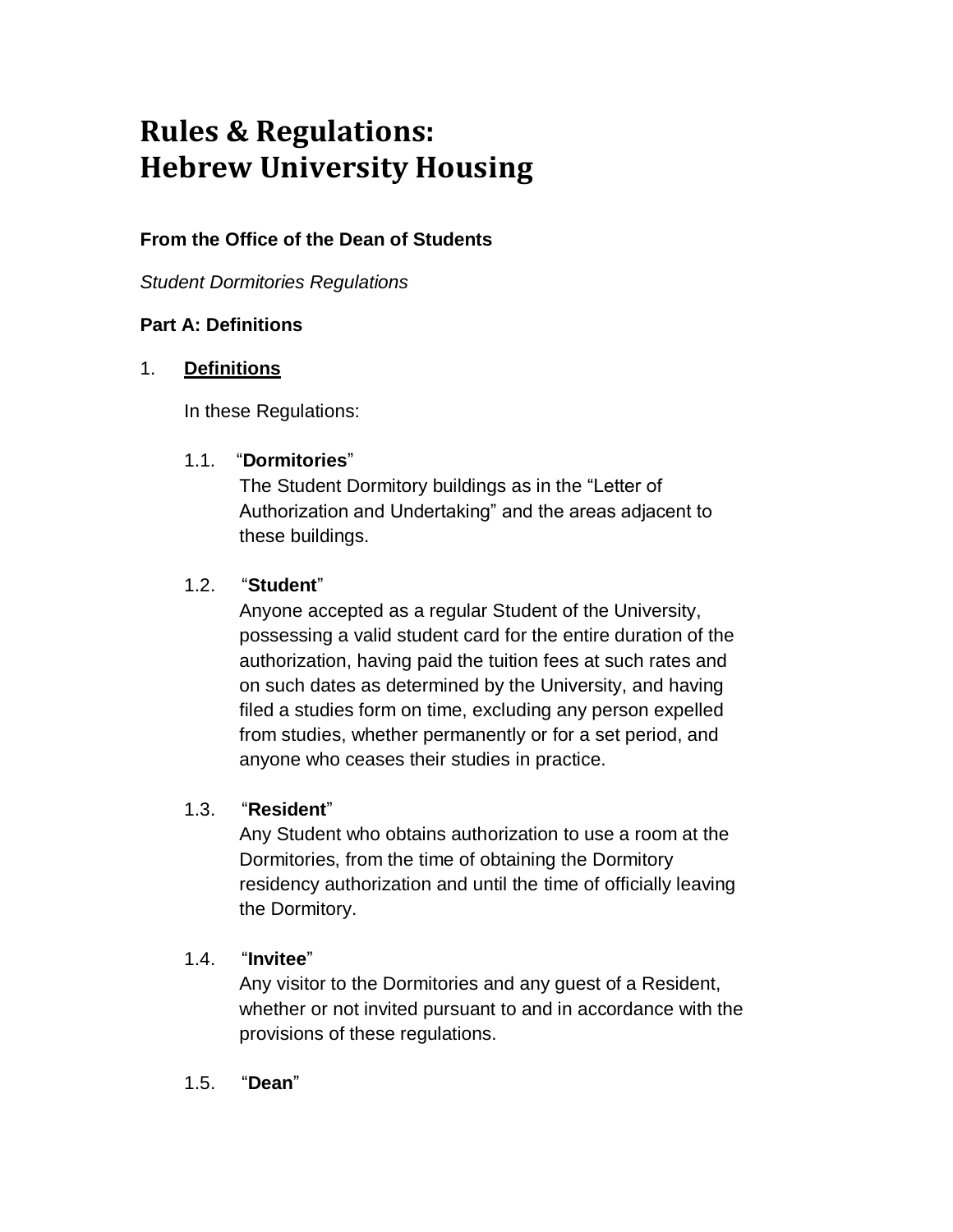The University's Dean of Students or someone authorized by the Dean.

## 1.6. "**Administrator**"

The person appointed, from time to time, by the Operator to the position of the Student Dormitory Administrator.

# 1.7. "**Operator**"

Hebrew University, which has the rights to manage and operate the Dormitories including granting this Authorization or anyone replacing them or acting for them with regard to operation and management of the Dormitories.

## **Part B: General Provisions**

## 2. **Interpretation**

- 2.1. The meaning of the remainder of the terms in these regulations shall be the same meaning as accorded to them in the authorization letter.
- 2.2. The section headings in these regulations are for convenience only and shall not be used in their interpretation.

# 3. **Application**

3.1. These regulations shall apply from the date of their publication to all Students, Residents, and Invitees.

# 4. **Combined Regulations**

- 4.1. The provisions of these regulations are in addition to the provisions of every undertaking or agreement entered into by a Resident with respect to the use of the Dormitories, and does not detract therefrom.
- 4.2. The provisions of these regulations are in addition to the provisions of any other University regulations and does not detract therefrom.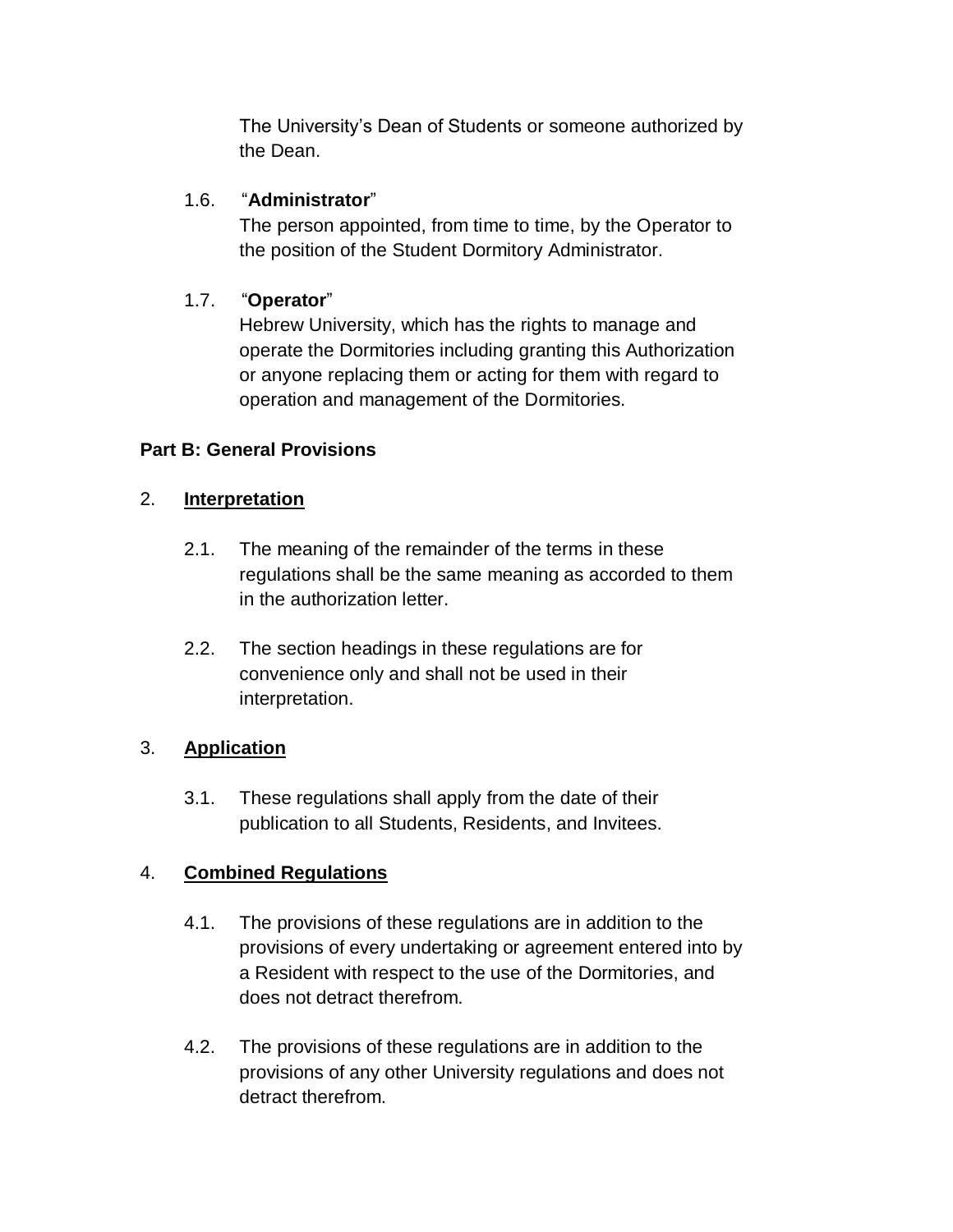## 5. **Adherence**

- 5.1. All Residents, Students, and Invitees shall be obliged to obey, to adhere, and to comply with the provisions and instructions published in writing from time to time by the Dean or the Operator, and with every oral instruction of the Dormitory staff given on a material basis, including a demand to allow entry as provided by Section 7 below and a demand as provided in Section 6.1 below, and including a demand to identify oneself.
- 5.2. All Residents, Students, and Invitees shall be obliged to comply with the instructions of the University security officers or the Operator, and to obey the special security instructions given to them by or on their behalf from time to time.

## 6. **Housing Arrangements**

- 6.1. The original placement of the Resident in the Dormitories shall be determined by the University. Other housing arrangements in the Dormitories shall be determined by the Dormitory Administrator or by a person acting on his behalf, who shall be entitled to change these arrangements from time to time at his consideration, and to instruct any Resident to clear the room that she is using and to move to another room in the Dormitory or in another Dormitory.
- 6.2. A notice as aforesaid shall be given at least 72 hours in advance, and the Resident shall be obliged to adhere to such instruction prior to any objection or appeal. Despite what is stated above, in special circumstances, at the discretion of the Dormitory Administrator, instructions may be given for immediate evacuation of a room or apartment and the Resident must comply with this instruction.
- 6.3. The Resident shall not move from one room in the Dormitory to another and from a room in one Dormitory to a room in another without the prior written consent of the Dormitory Administrator.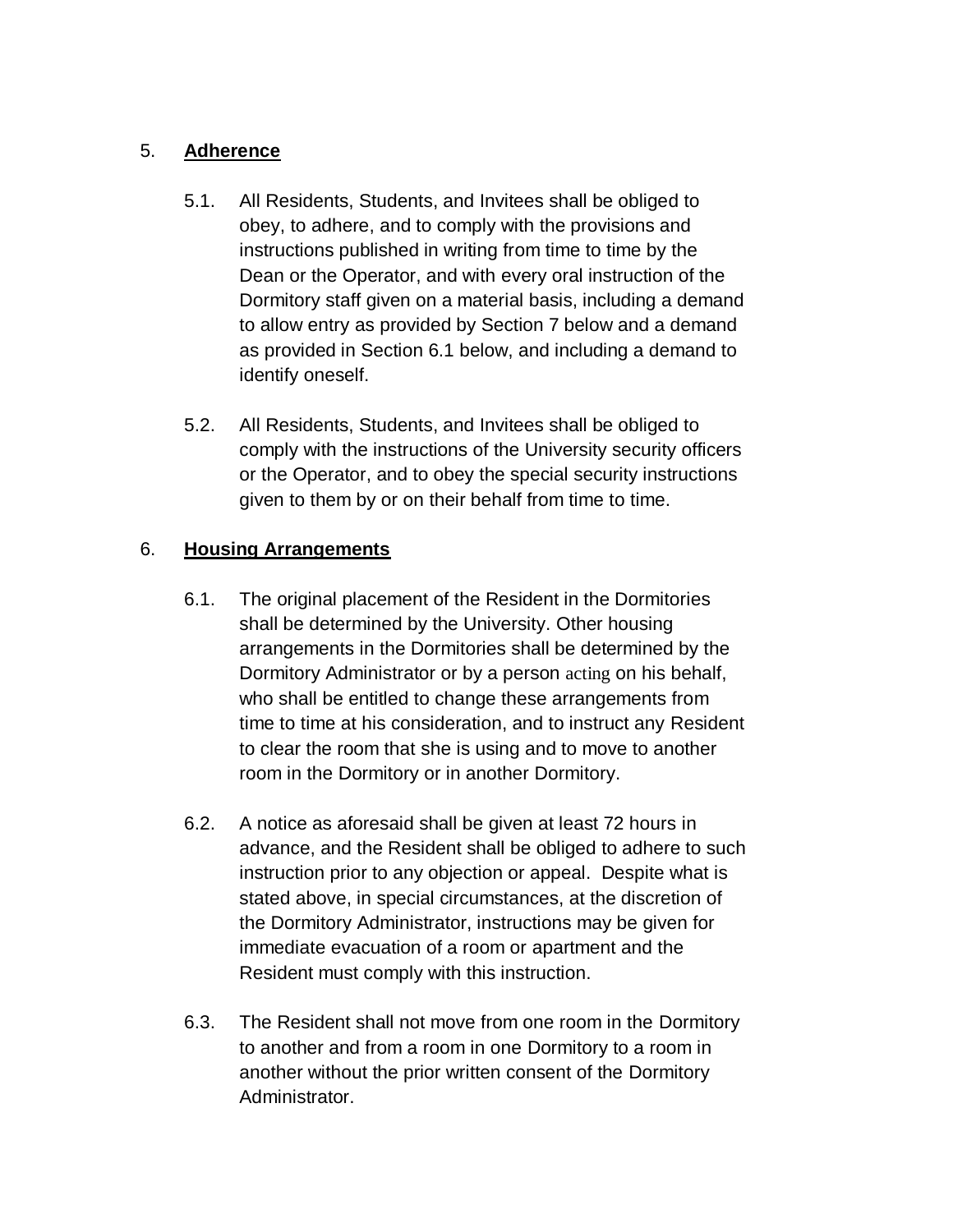6.4. Smoking is forbidden in all public areas of the Student Dormitories. Residents who violate this regulation will be subject to a monetary fine, in accordance with the law.

## 7. **Supervision and Refurbishment**

- 7.1. The Operator, the Dormitory Administrator, the security officer, and every person on their behalf may enter into any room in the Dormitories at any reasonable time, even if in the absence of the Residents, in order to ensure that the Residents are complying with their obligations in accordance with the provisions of these regulations and the authorization letter.
- 7.2. The Operator's employees or their representatives may enter into any room in order to conduct refurbishment works or repairs therein, following coordination with the Dormitory Administrator.
- 7.3. In the case of danger or emergency, they may enter a room without prior notice.
- 7.4. The Operator may at any time refurbish or repair or demolish or construct in any room or apartment or building or area in the Dormitories, and the Students shall not be entitled to any compensation whatsoever for any damage or nuisance that may be caused them as a result of the above, including replacement of a lock as detailed in section 17.6.1.

## 8. **Assignment**

The right to use a room or any part thereof may not be assigned to any other person. A Resident who assigns the usage rights or allows others to live in his room immediately forfeits his rights to the Dormitory and will be charged usage fees as determined by the Operator for the full period of authorization, and that in addition to any other step that the University or the Operator is entitled to take.

## 9. **Cleanliness**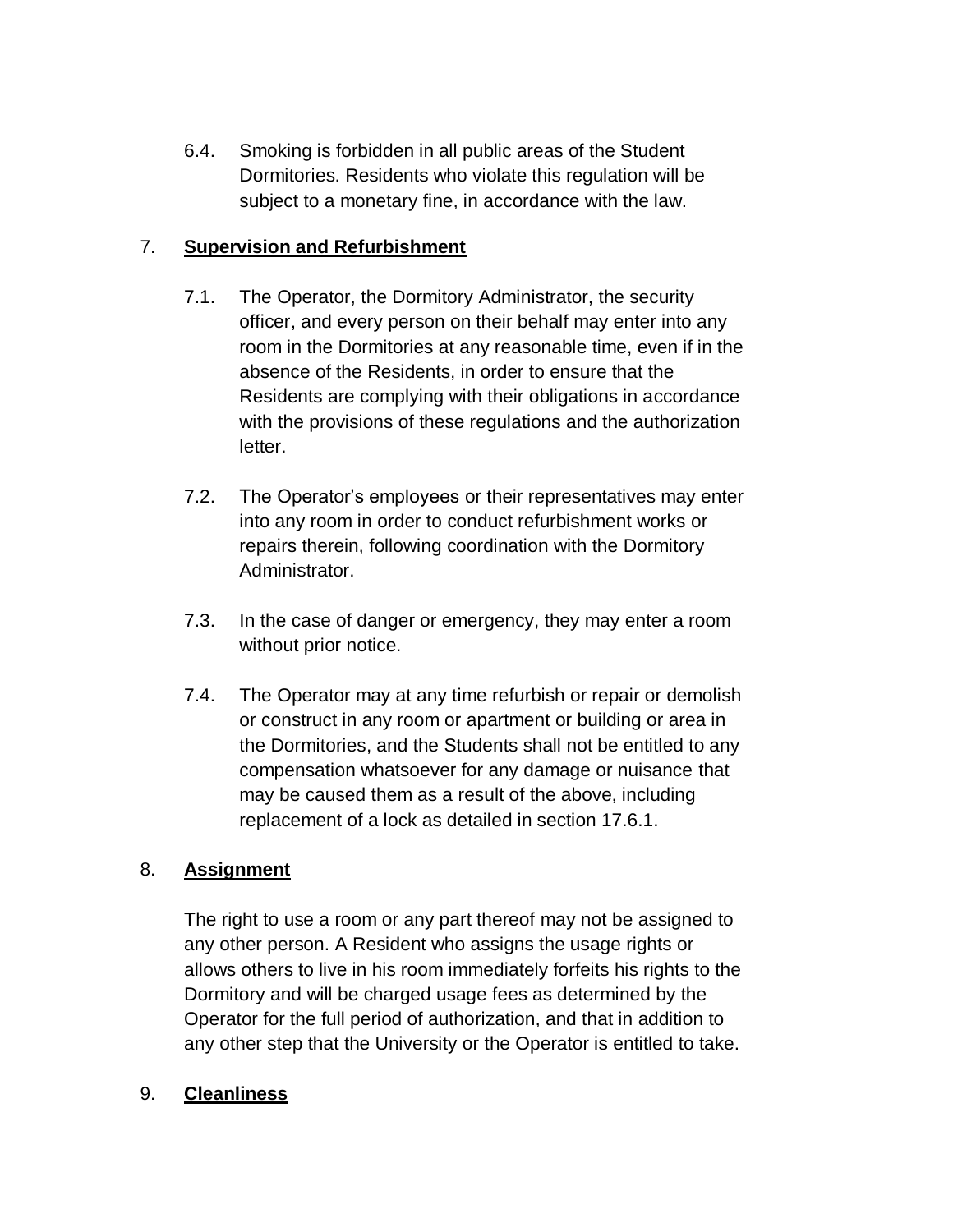The Residents shall clean the rooms and the apartments and shall maintain order and cleanliness therein, in the common facilities and in the Dormitories.

### 10. **Order and Public Peace**

- 10.1. No breach of the order or agitation in the Dormitories, or any other action which may prejudice the proper order of life in the Dormitories or harm public sensitivities, may be caused by any act or omission.
- 10.2. No nuisance, inconvenience, or discomfort may be caused to a Resident or an Invitee.
- 10.3. Quiet must be maintained and no unreasonable noise may be caused in the room and in the Dormitories.
- 10.4. By law, it is forbidden to encourage, say, or publish encouragement, praise, identification with or sympathy with acts of violence or terror; furthermore, it is forbidden to say or publish words of discrimination and words which may cause hatred, contempt, or disloyalty to the State of Israel or to encourage hatred among the various parts of its population.
- 10.5. Residents of the Dormitories are required to act with mutual respect and to refrain from expressions and behavior that would cause agitation or disturbance of order.
- 10.6. The University allows for holding political activity only in the areas designated for that, and with the approval of the Dean of Students only, all as detailed in the "Statutes for Student Activity." The areas of the Dormitories are designed for housing and therefore it is absolutely forbidden to hold political activities of any sort in these areas, including meetings, lectures, distribution of flyers or other written material, hanging notices, posters, or expressions of opinion in public, including by dress, behavior, or any other manner. This behavior is forbidden in the entire Dormitories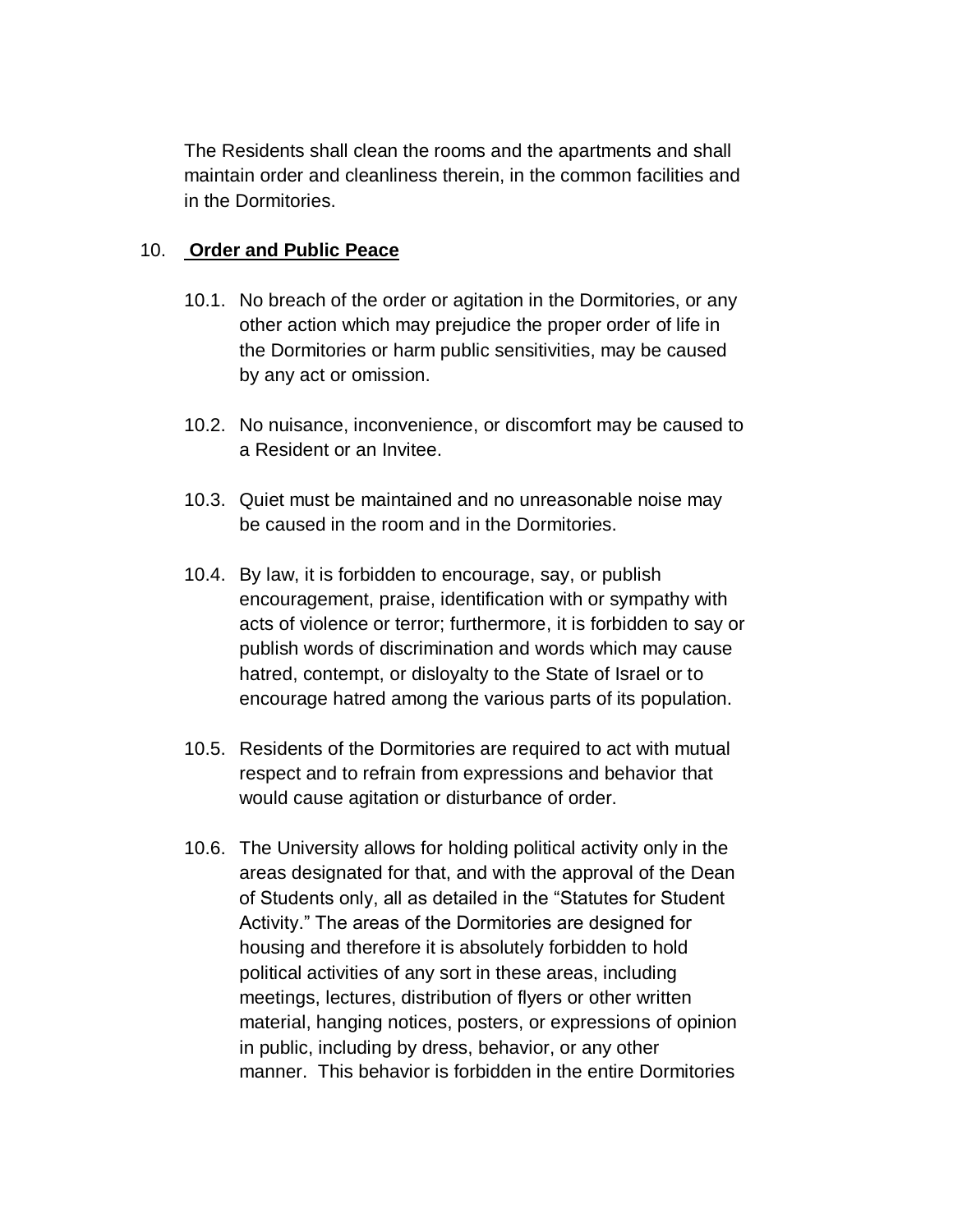compound, including the courtyard, in an apartment, or in a room.

10.7. Any person violating these regulations may have the authorization agreement with him terminated and be expelled from the Dormitory, according to the University's instruction, as detailed in item 10.1 of the agreement.

#### 11. **Building, Furniture, and Equipment**

- 11.1. Residents shall maintain the rooms, the apartments, and the Dormitories, including the equipment and furniture therein and the common facilities, and shall be responsible to keep them intact, clean, and in a proper state of repair.
- 11.2. Furniture, equipment, and common facilities may not be taken out or transferred within the room, from one room to another or from one apartment to another, or from common areas to a room or from any place in a common area to another place in or outside the Dormitories.
- 11.3. No changes, repairs, or additions whatsoever may be made, whether internal or external (as detailed below in this Section – "the changes") to the walls, doors, other building parts, furniture, electrical and water systems, equipment, and common facilities that may not be impaired, whether by painting, adhesion, insertion of nails or tacks, or by any other means.
- 11.4. Residents shall be charged for the full cost of dismantling or removal of any changes made.
- 11.5. No private furniture may be brought into the Dormitories, including any appliances or electrical equipment or any requiring gas, water, and hot water for their operation, without the prior written consent of the Dormitory Administrator.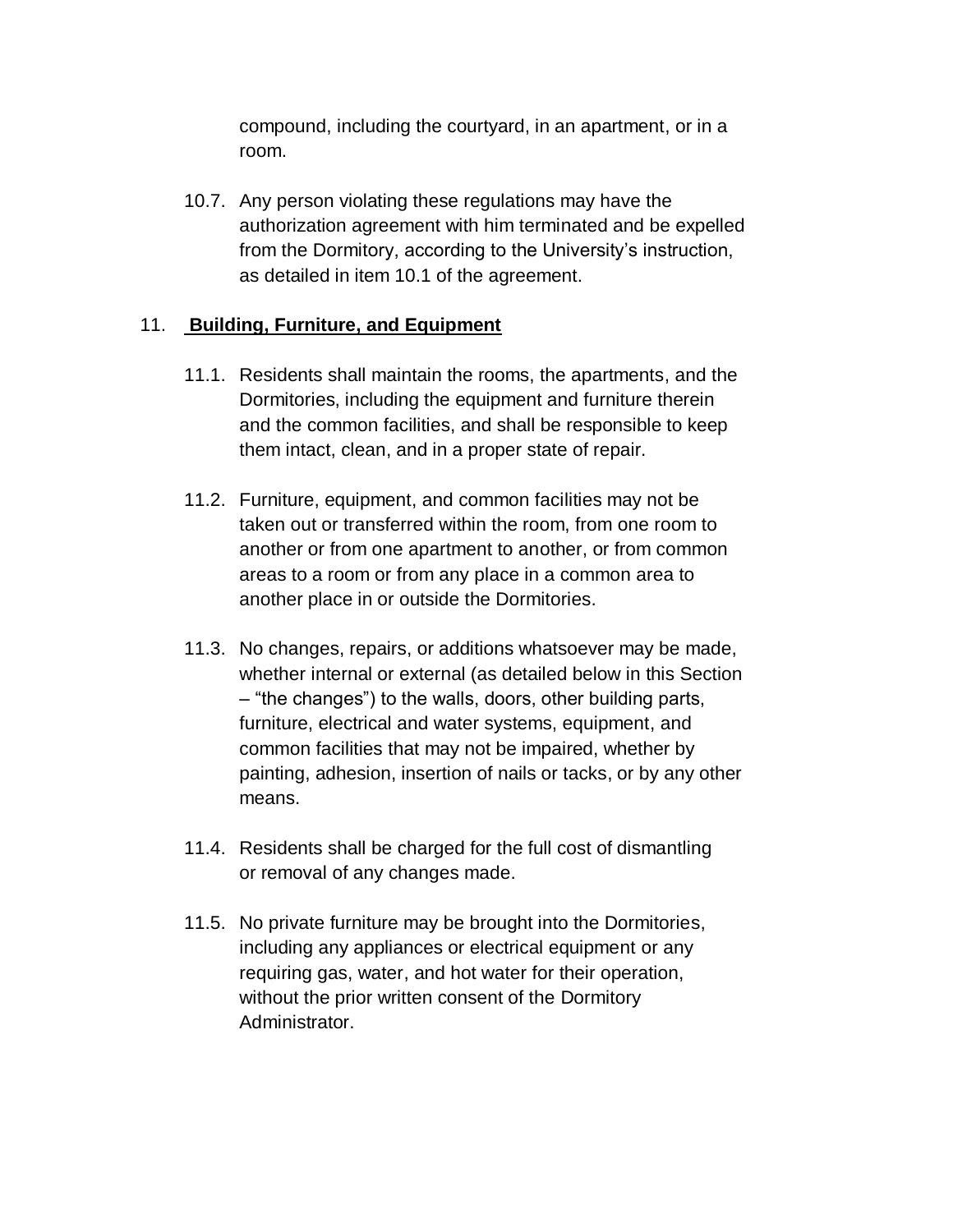- 11.5.1. Consent as provided above may be revoked at any time at the absolute discretion of the University or the Operator.
- 11.5.2. Residents hereby permit the University or the Operator to confiscate any appliance as provided by Section 11.5 above that may be found in their possession in contravention of the terms detailed above, even if such appliance is found in a room while not operating or connected to the systems.
- 11.5.3. Any Resident who brings into the Dormitories any appliance as provided by Section 11.5 above, or such appliance is found in her possession, without having obtained a consent as aforesaid, may be asked to pay the University or the Operator such payments as shall be determined by the University or the Operator for keeping the appliances from the commencement of the authorization period and until the date of discovery of the appliance or until such other date as the University or the Operator may determine, all without derogating from any other rights of the University or the Operator pursuant to the authorization letter, these regulations, and any law.
- 11.6. All Residents shall procure bed linen themselves and at their own expense, unless otherwise provided by the authorization agreement.

#### 12. **Medical Insurance**

- 12.1. A Resident must be insured with an appropriate and comprehensive medical insurance.
- 12.2. The University or the Operator shall not be responsible for providing medical remedies of any type.
- 13. **Reporting**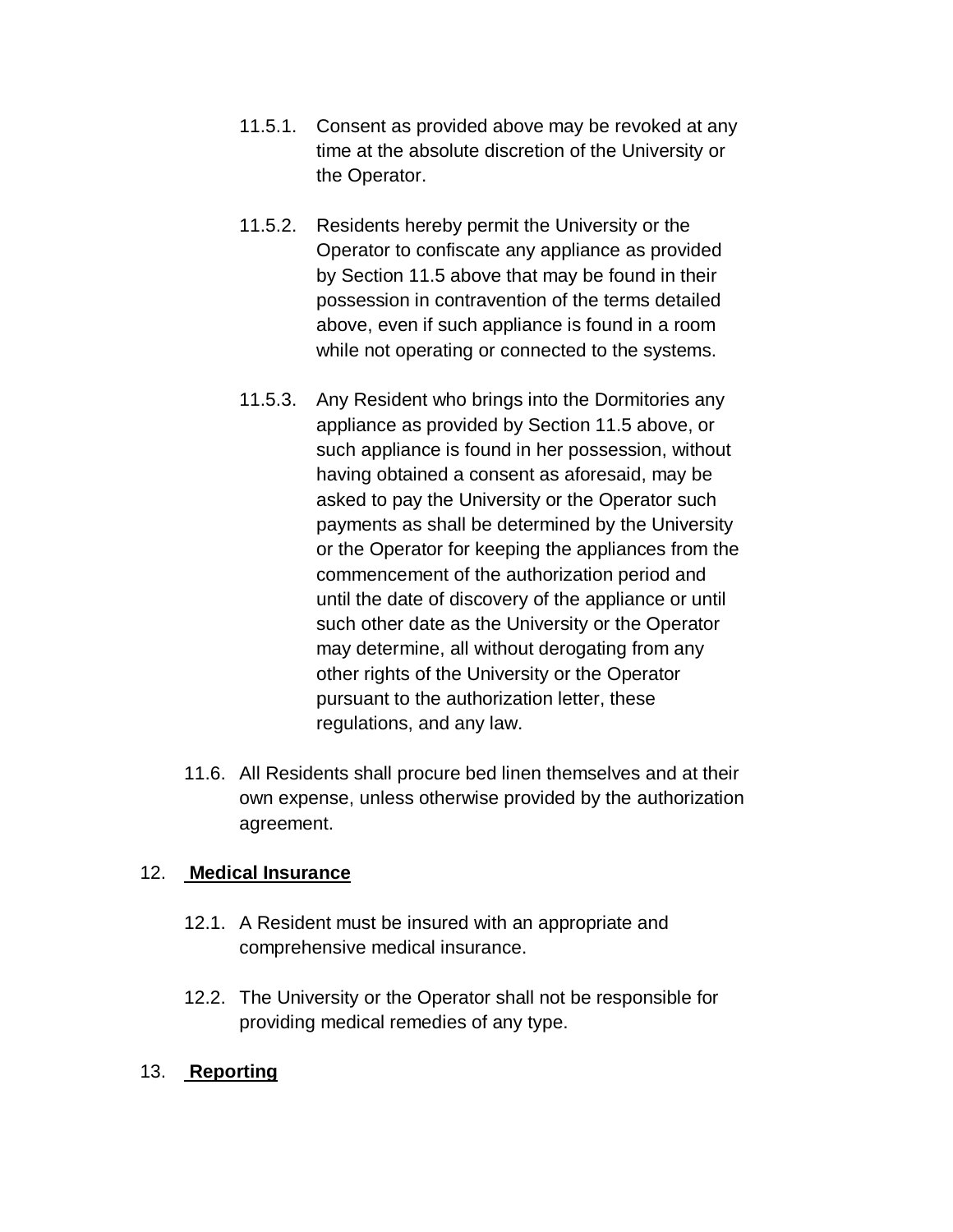- 13.1. Each Resident shall immediately report to the Dormitory Administrator the following:
	- 13.1.1. Any change in permanent address or family status (marriage).
	- 13.1.2. The cessation of studies at the University.
- 13.2. Any absence from the Dormitories or leaving, whether if reported or not, does not provide the Resident with any waiver or reduction in the payment of usage fees.

#### 14. **Guests**

- 14.1. No non-Resident person may be accommodated at the Dormitories.
- 14.2. Residents shall be personally responsible for the actions of their guests in the Dormitories, whether or not permission for such visit is given by the Dormitory Administrator.
- 14.3. The Dean of Students or the Administrator of the Dormitory may determine special arrangements with regard to guest visits, and Residents must comply with these arrangements.
- 14.4. Procedures for the Entrance of Residents and Guests to the **Dormitories** 
	- 14.4.1. Entrance of Residents to the Dormitories is only with the production of a dormitory identification card (given to each resident on the day of their entrance in to the dorms) or by a Hebrew University Student identification card (even if they are not Residents).
	- 14.4.2. It is completely forbidden to hand over a dorm Resident card to guests for their use.
	- 14.4.3. Entrance of guests of dorm Residents (for the purpose of a visit and not for overnight stays) is permissible at the invitation of the dorm Resident.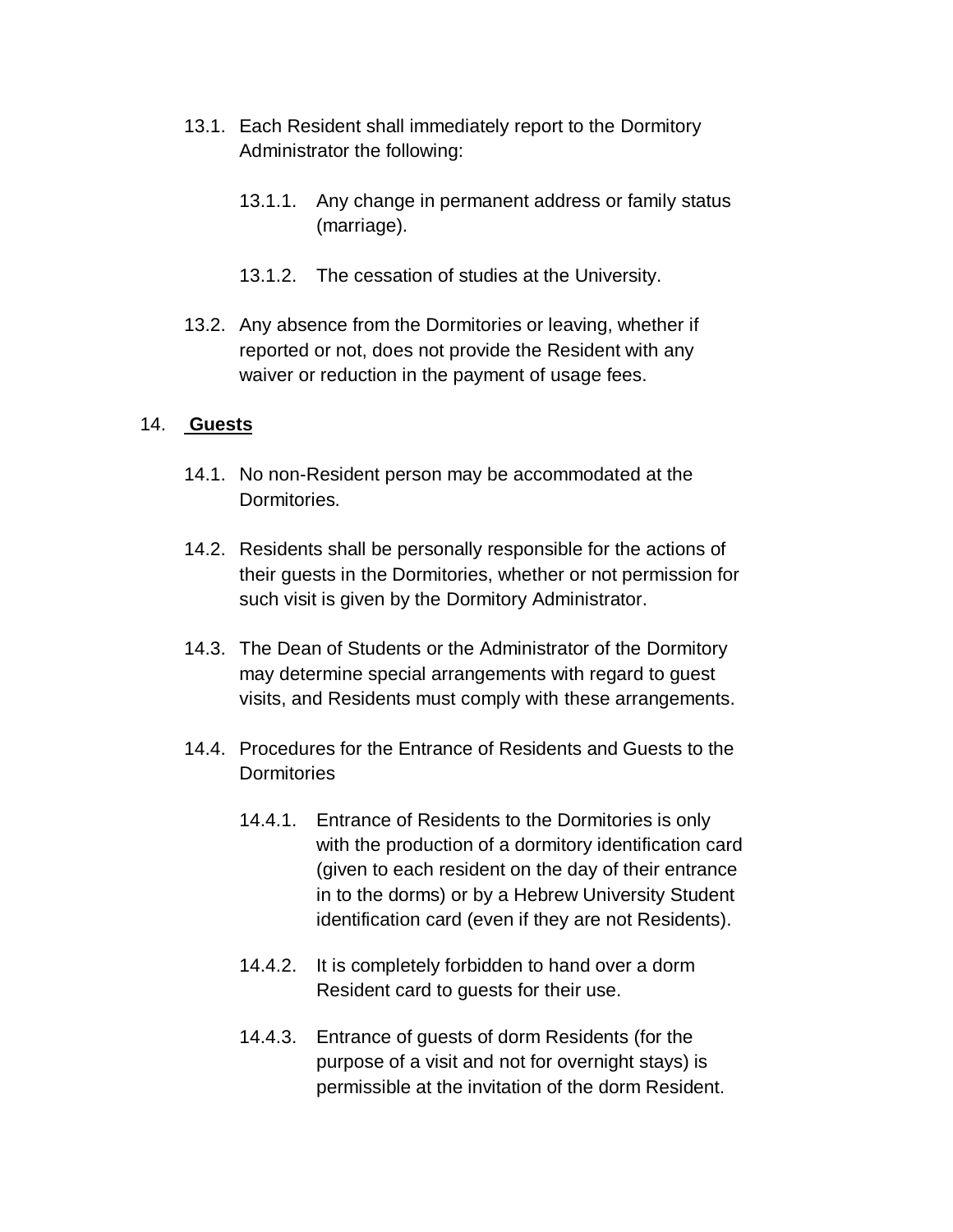- 14.4.4. The guest will wear a visitor's tag given to them by a security officer at the entrance to the Dormitories.
- 14.4.5. Guests who are not Residents (or regular Students) will be asked to temporarily deposit means of identification at the entrance to the Dormitories.
- 14.4.6. The regulations of the Dormitories refer, among others, to behavioral conduct in the dorms, ensuring quiet, the prohibition of alcohol as well as the possession or use of hookah pipes (nargila) or similar, and that the dorm Residents and their guests are committed to these regulations in both the public and private areas of the Dormitories and individual apartments.
- 14.4.7. The dorm Residents hosting guests will take responsibility for the behavior of their guests. Any damage caused by a guest will result in the Resident host being debited.
- 14.4.8. Guests of dorm Residents are not allowed to sleep over in the Dormitories. Residence of a guest in the Dormitories who does not have written permission to do so will be viewed as breaking the Dormitory regulations, and could result in future banishment from the Dormitories. In addition, a guest's stay that has not been authorized will result in the hosting dorm Resident being charged for each guest at a rate of three times the cost of the normal charges for a stay at the dorms.

#### **15. Animals**

No animals may be kept or raised in the Dormitories.

#### 16. **Prohibition on Gambling, Drugs, and Weapons**

16.1. No prohibited games, lotteries, or gambling, within their meaning in Part 12 of Chapter 8 of the Penal Law 5737 - 1977 may be held in the Dormitories. No one may participate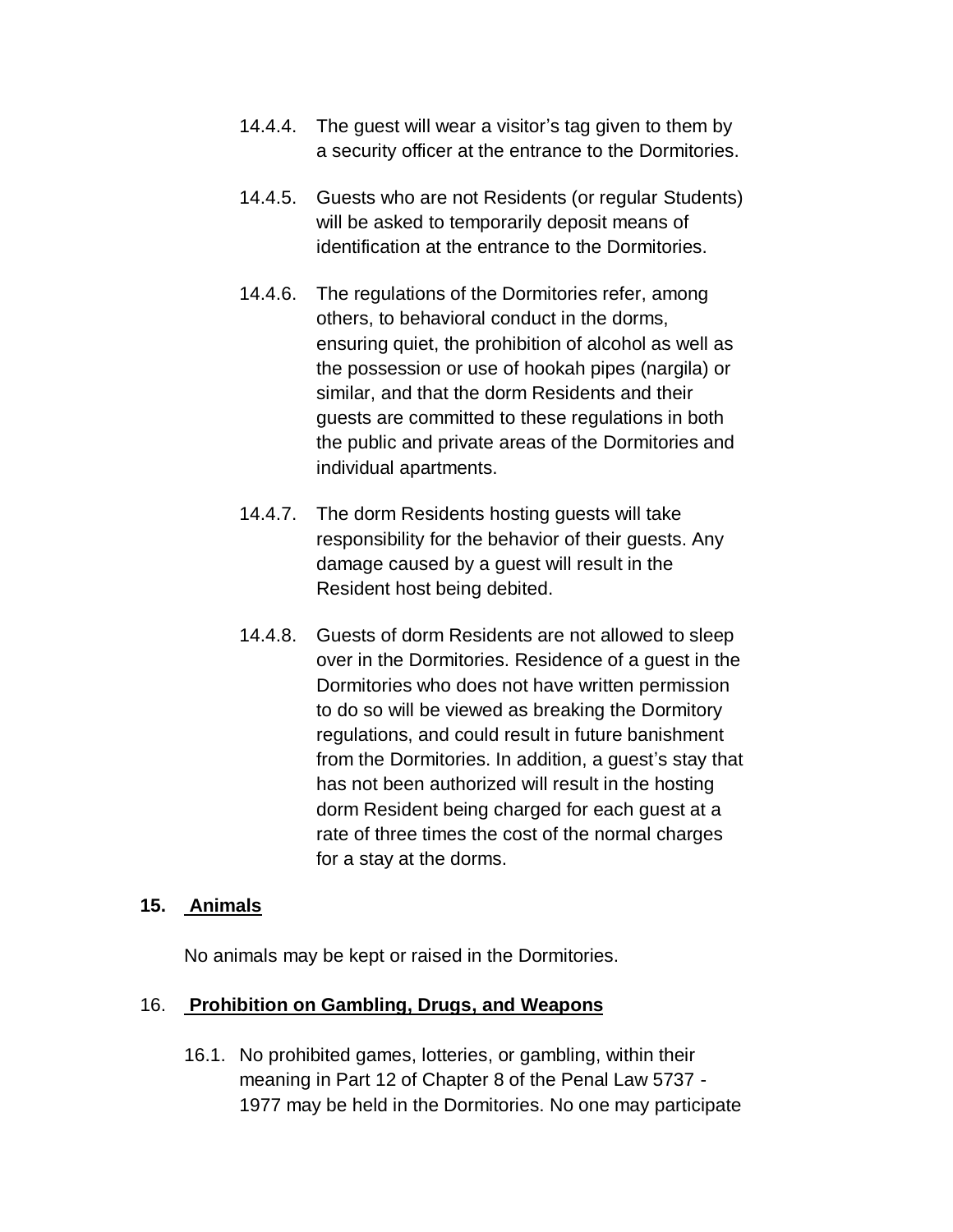therein nor allow them to take place in the room or the Dormitories.

- 16.2. No explosives or other destructive materials may be kept in the Dormitories and no weapons may be carried or kept therein (even if the possessor has a valid license) without the prior written consent of the security officer of the University or of the Operator.
- 16.3. Any use of drugs and intoxicating beverages in the Dormitories is prohibited. It is prohibited to be inebriated in the Dormitories and to drink to inebriation therein, or to allow such use in the Dormitories.
- 16.4. For the reasons of safety, it is absolutely prohibited to either possess or use a hookah (nargila) in the vicinities of the public areas of the Dormitories or in individual apartments and Dormitory bedrooms. Anyone violating this regulation will be penalized financially according to law.

#### 17. **Evacuation**

- 17.1. All Residents must leave the room or apartment, equipment, furniture, and common facilities immediately upon termination of the authorization period or upon revocation of the authorization in the authorization letter or upon its expiry, all on the earliest date, must restore them to the exclusive use of the Operator when they are empty and clear of any person and personal objects, and in a reasonable and proper state of repair and clean and fit for immediate use, subject to reasonable wear and tear (in accordance with the decision of the authorized University bodies or the Operator).
- 17.2. If the Residents do not remove their possessions as stated, such possessions shall be stored in the Operator's storage facilities or in any other place as provided by Section 10.1.2 of the authorization letter. Residents shall be charged with storage expenses at a rate of 5 percent of the level of monthly usage fees at the Dormitories existing at that time,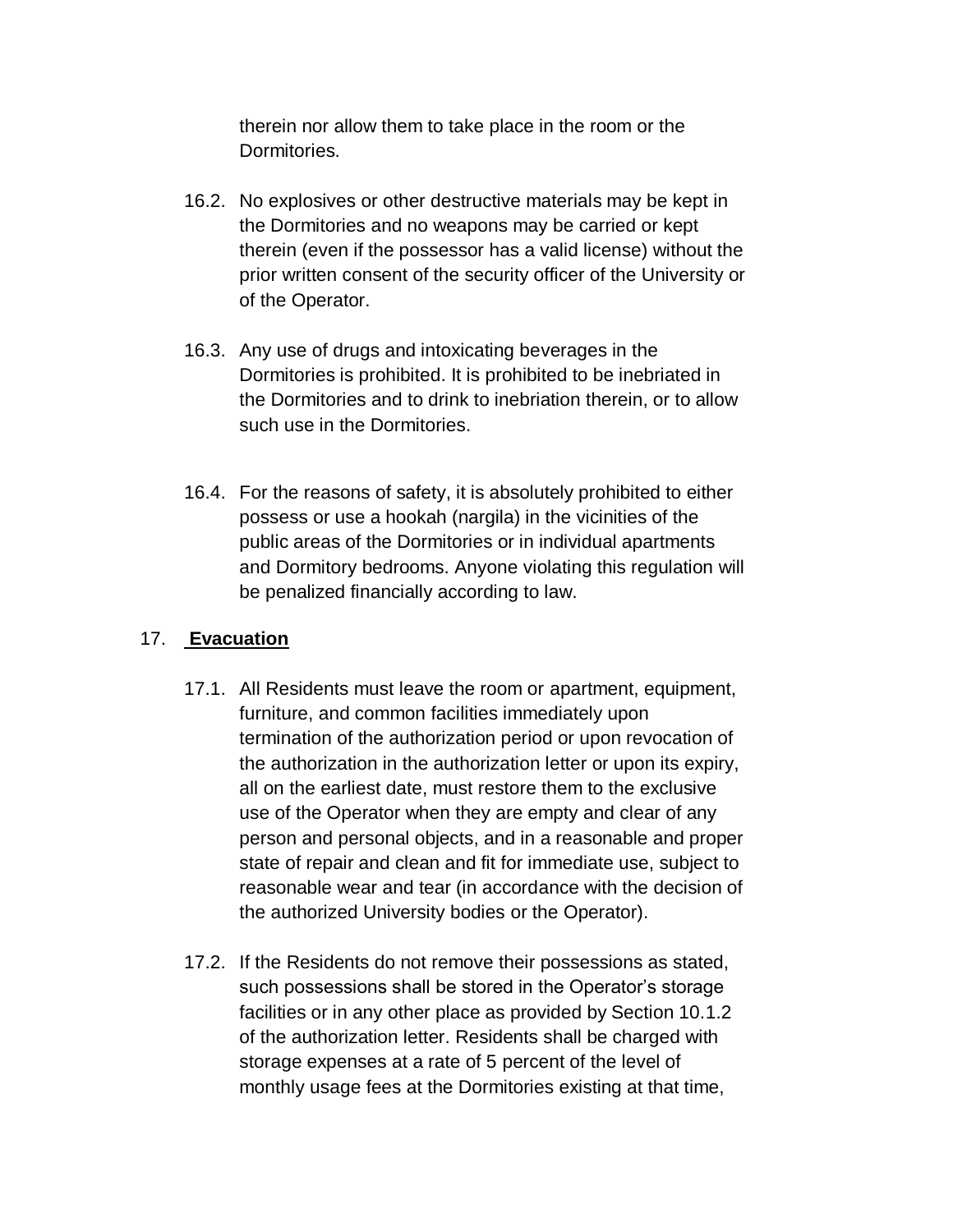for each day, commencing on the date of evacuation and until the date of removal of the possessions by the Resident.

- 17.3. The Operator or the University or any of its employees or persons acting on its behalf shall not be responsible for any damage or loss caused to such possessions.
- 17.4. If the Resident does not remove the possessions within 30 days from the date on which they are stored as aforesaid, she waives ownership thereof and they are assigned to the Operator, which may do with them as it pleases without any need for giving of notice or warning thereof to the Resident.
- 17.5. If the Resident does not return the room or apartment or the equipment and the furniture or the common facilities, as provided by Section 17.1 above, the Resident shall be charged with the payment of expenses as may be required in accordance with the decision of the Operator or the University.
- 17.6. If the Resident does not clear the room as stated in section 17.5, the Operator is entitled, without derogating from what is stated in item 10.1.2 in the Letter of Authorization:
	- 17.6.1. To lock the Door of the room so that the Resident cannot enter the room, including replacement of the keys to the room.
	- 17.6.2. To cut off the supply of electricity and water and any other services to the room and to withhold these services.

#### **Part C: Loss and Damage**

#### 18. **Resident's Responsibility**

18.1. Residents shall protect all their personal possessions including valuables, and shall be responsible for any damage or loss or theft or defect or fault or breakage caused to the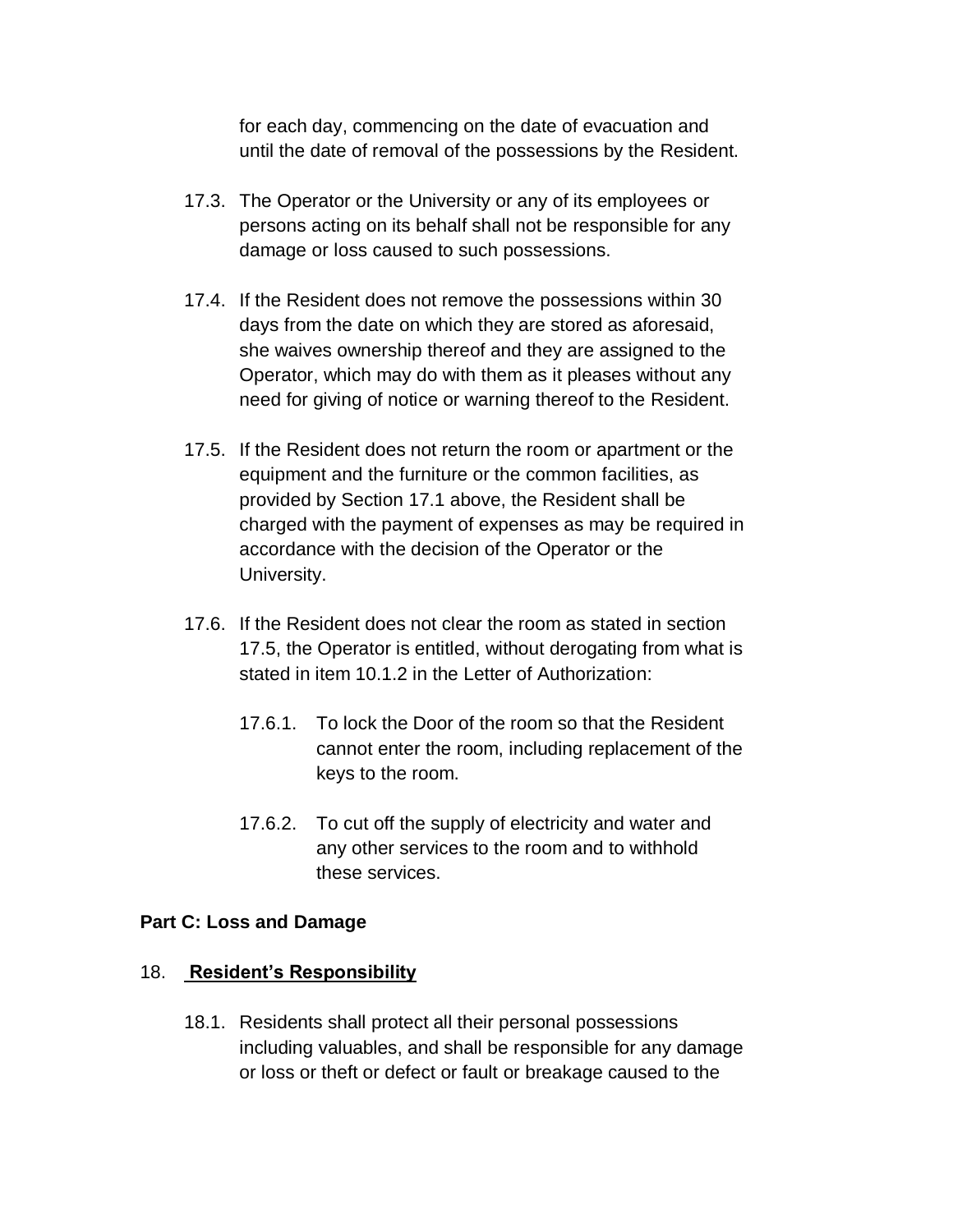room, the apartment, the furniture, and the equipment, and to the common facilities (hereinafter – the damage).

- 18.2. The Operator or the University, its employees, and any person acting in their name and on its behalf shall not have any obligations regarding any damage.
- 18.3. The provisions of this Section shall not impose on the Residents any responsibility for damage emanating from ordinary and reasonable use.
- 18.4. Residents shall immediately notify the Dormitory Administrator of any damage.
- 18.5. Any damage emanating from wear and tear as a result of reasonable use shall be repaired, as necessary, by the Operator.
- 18.6. Without derogating from the rights of the University or the Operator pursuant to these regulations or the authorization letter or the disciplinary statutes or any law, Residents shall be obliged to return to the Operator any sum expended for repair or replacement due to damage, which is not the result of ordinary and reasonable use, upon the Operator's demand.
- 18.7. Residents shall not add protective measures to the existing measures for any reason whatsoever.

#### 19. **Charging Residents for Payment of Damage Costs**

19.1. In any case of damage, the Operator or the Dormitory Administrator shall ascertain the level of the damage, shall invite the Residents and, following deliberation with them, shall determine whether they are obliged to pay the Operator the aforesaid damage costs or any part thereof, and shall determine the level of the payment and its terms, provided only that if it is possible to attribute the damage to one Student, that one Student only shall be charged, and if it is not possible, the Residents shall be charged in equal parts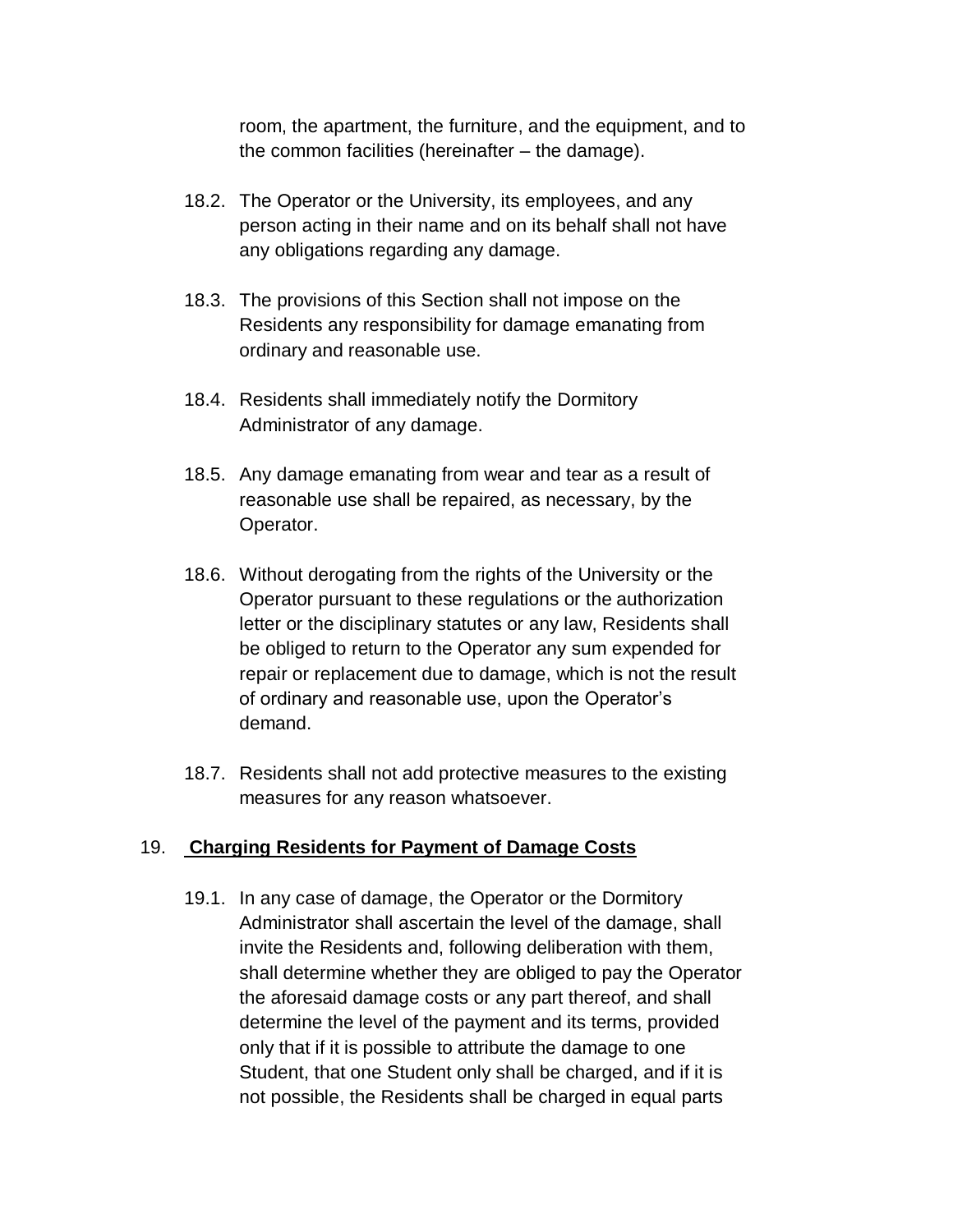amongst themselves.

- 19.2. The Operator reserves the right to repair the damage at any time it deems fit, even if the Resident who pays for the cost of the repair of the damage does not directly enjoy it.
- 19.3. The Residents may appeal decisions of the Operator before the Dean of Students within seven days from the time the decision was given.
- 19.4. The Dean shall hear the claims of the appellant and the Operator and shall rule on the appeal. In the event of damage, the Dean shall be entitled, but not required, to consult with an assessor before giving a verdict.
- 19.5. The decision of the Dean shall be final.

## **Part D: Termination of Right to Dormitories**

## 20. **Social Unfitness**

- 20.1. The University may, at any time, terminate a Resident's right to use the Dormitories, due to a social unfitness that impairs the orderly lifestyle of the Dormitories. The decision shall be made by the Dean, at the request of the Operator and after the Resident is given an opportunity to state his claims.
- 20.2. An appeal on the decision of the Dean shall be considered by the Rector of the University, whose decision shall be final.

## 21. **Offenses and Apparent Offenses**

Any Residents involved in a criminal act or indicted on suspicion of committing a criminal offense in a court of law, or convicted in disciplinary hearings of a dishonorable act or an act constituting a breach of order in the Dormitories or at the University, including conviction pursuant to one or more of Subsections (a), (f), (g), (j) of Section 15 of the disciplinary regulations, the University may immediately revoke their authorization letter and the Operator will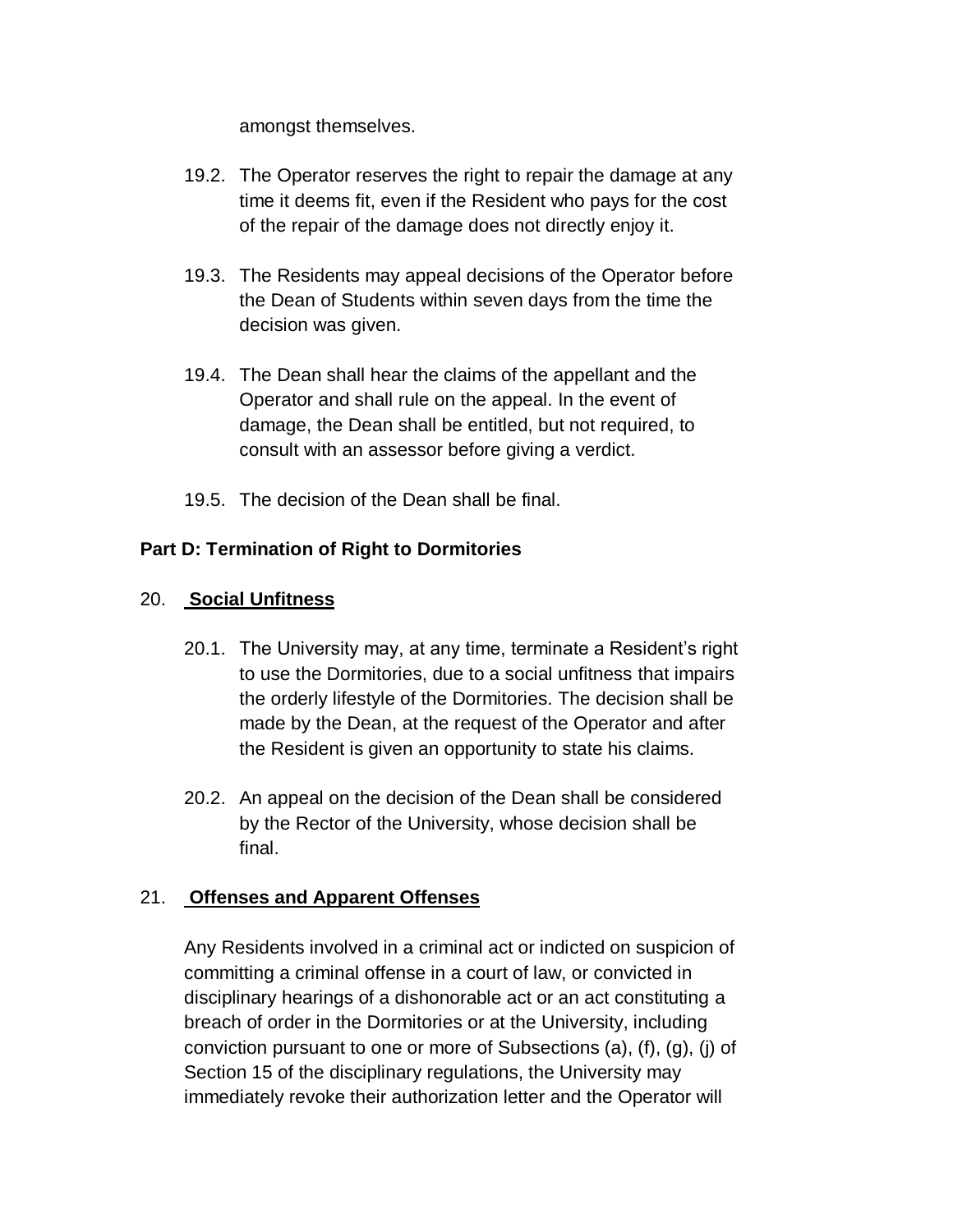cancel the authorization as stated.

# 22. **Contravention or Termination of the Agreement Regarding the Main Sections or a Disciplinary Committee**

- 22.1. If a Resident contravenes or does not comply with any provisions of these regulations, the University may immediately revoke his authorization letter, provided that the Resident is first given seven days' notice, and the Operator shall cancel the authorization as instructed, without derogating from any other rights of the Operator or the University pursuant to these regulations or the authorization letter or the disciplinary statutes or any law.
- 22.2. If the Resident is involved in physical violence, including fights on the grounds of the University or the Dormitories, the Dean may instruct immediate termination of the authorization agreement and the Operator will cancel it according to the instruction as stated.
- 22.3. Further to what is stated above, the University may, in cases that the Dean thinks that the continued presence of the Resident in the Dormitories may disrupt the public order, or harm other Residents or the University or the Operator, order the immediate termination of the authorization agreement and demand his immediate vacating of his room and the Operator shall cancel the authorization according to the said instruction.

## **Part E: Miscellaneous**

## 23. **Clearance**

23.1. Any payment due from the Residents to the Operator or the University, pursuant to these regulations, must be paid within 14 days of the date of the written demand for payment, and, if not so paid, the Dean may instruct that the provision of any services to the Resident at the Dormitories and at the University be suspended, until clearance of such debt.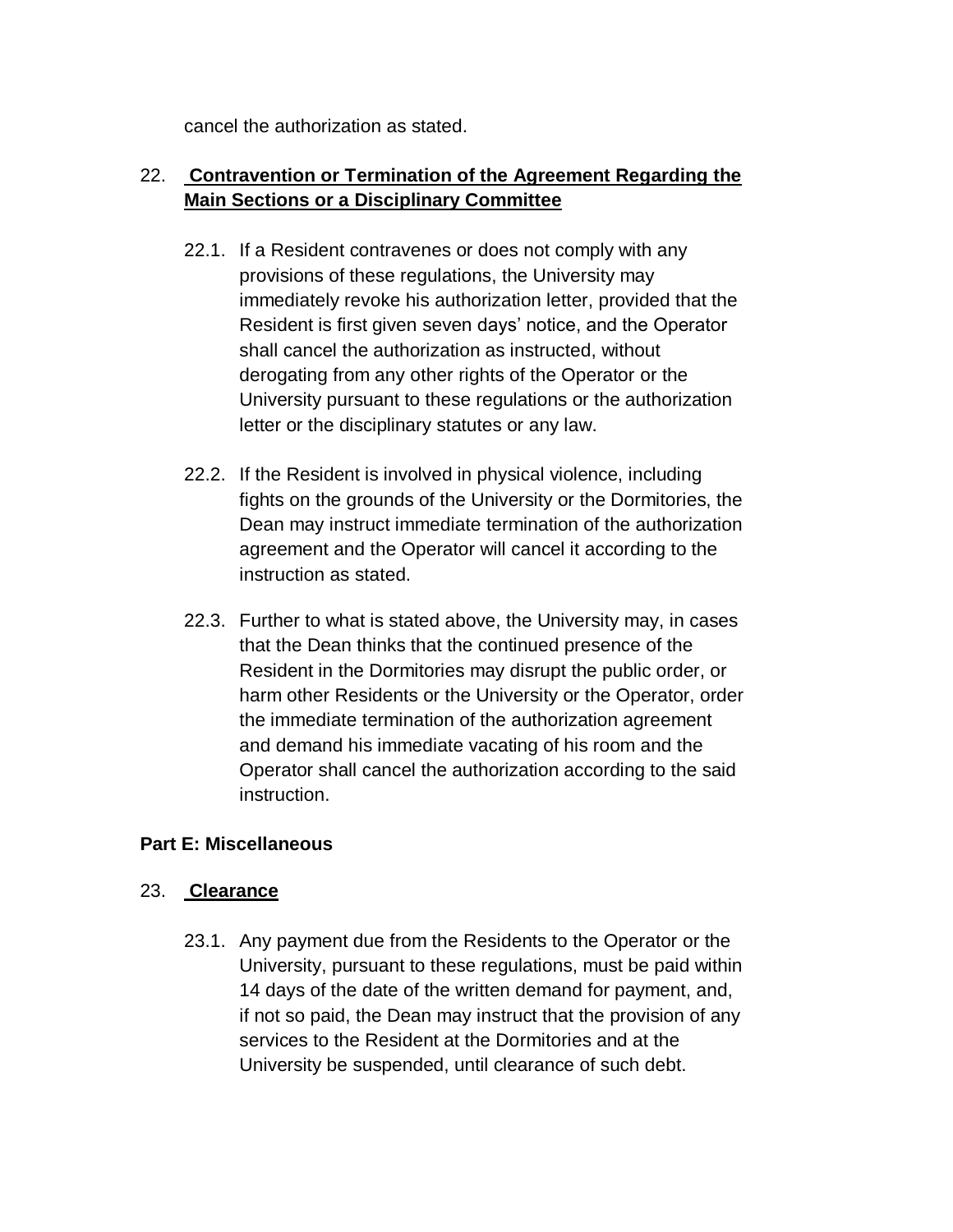23.2. The University or the Operator may determine that a Resident's debt to the University or the Operator shall be collected whether immediately or in installments, and may oblige the Resident to clear such debt in cash.

## 24. **Lack of Rights**

Any person using a room without possessing a right to do so according to the determination of the authorized bodies of the University shall pay for the period during which she used such room or apartment according to a tariff to be determined by the University and the Operator.

## 25. **Right to Legal Proceedings**

It is hereby agreed that the Courts in Jerusalem shall have the sole jurisdiction to deal with any claim between the Resident and the Operator or the University that stems from these regulations.

## 26. **Lack of Claims**

In any event of cancellation of authorization or the expulsion of a Resident, in accordance with the provisions of these Regulations or the Letter of Authorization, including cancellation of authorization or evacuation in the course of the period of authorization, the Resident may not claim or have any demands against the University or against the Operator, and the University or the Operator shall bear no responsibility related to the cancellation of the authorization or evacuation or damage that is caused to the Resident or to any third party as a result of this.

# **Part F: Appendices**

## **Safety Appendix**

Residents must carefully read and ensure compliance with the safety rules as detailed in the Appendix "Safety."

## 1. **Safety**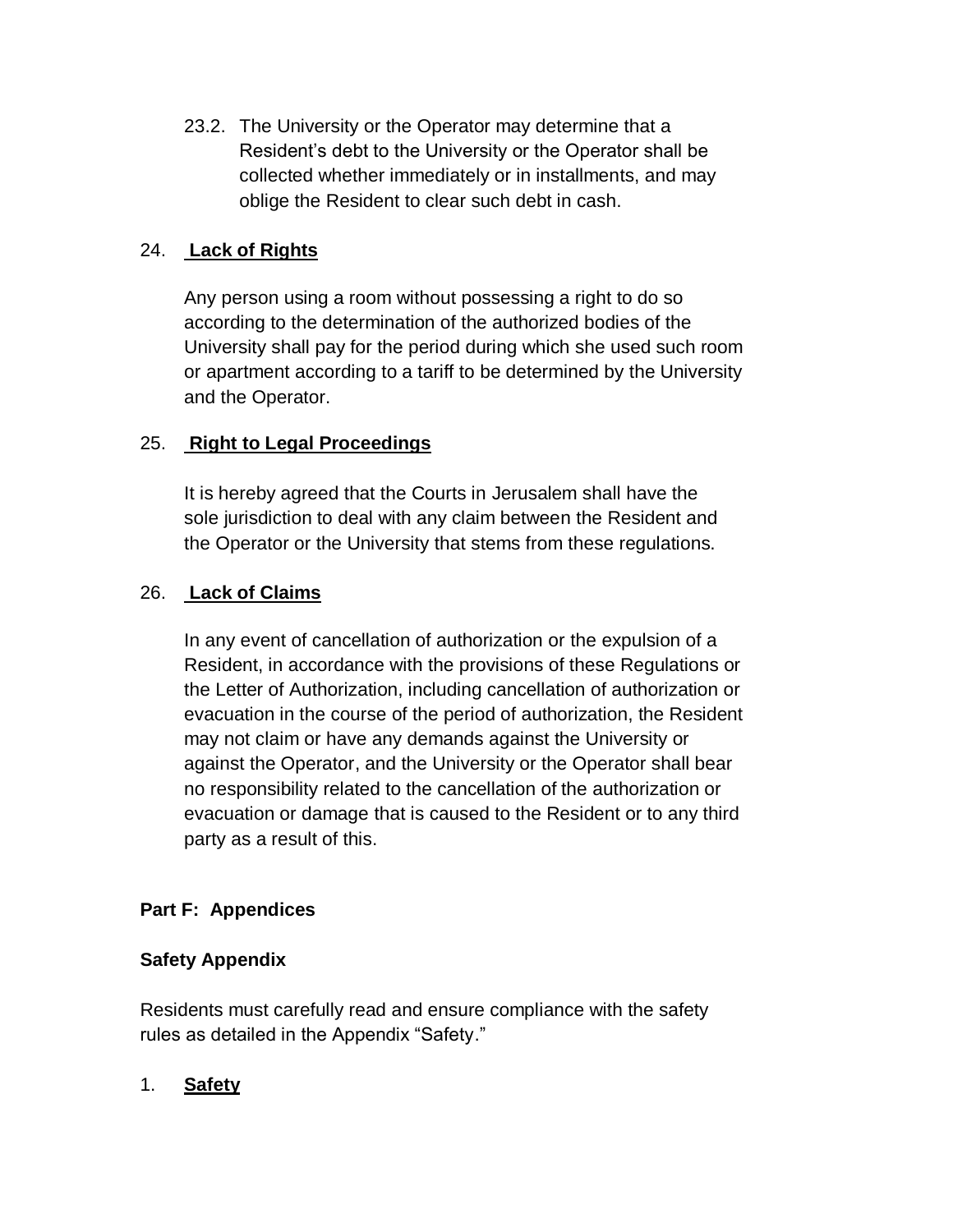- 1.1. Fire hazards open fire heaters and gas-operated heaters shall only be operated in the alert presence of their operator.
- 1.2. All burning objects must be removed from the fire source.
- 1.3. No clothes may be dried or placed in proximity of heaters of any kind.
- 1.4. The Residents shall ensure that gas faucets are switched off upon termination of use.
- 1.5. In any case of a suspected gas leak, the facility's central safety faucet must be switched off, a sign prohibiting use must be placed, and a report must be made immediately to the Dormitory Administrator or the maintenance center.
- 1.6. The faucet shall be re-opened for use following inspection by the maintenance department only.
- 1.7. Open fire facilities shall be operated only when an appropriate opening is left for the passage of oxygen into the room or the kitchen.
- 1.8. It is additionally and particularly emphasized that no changes or additions may be made to the gas network by the Residents, even if they have an appropriate government permit in their possession.

## 2. **Fire Fighting**

- 2.1. All Residents shall verify the location of the fire extinguishers and operate them at a time of fire only.
- 2.2. Fighting fire with water may only be conducted after the electricity to the floor is cut off and in the presence of the supervisors.

## 3. **Electrocution Hazards**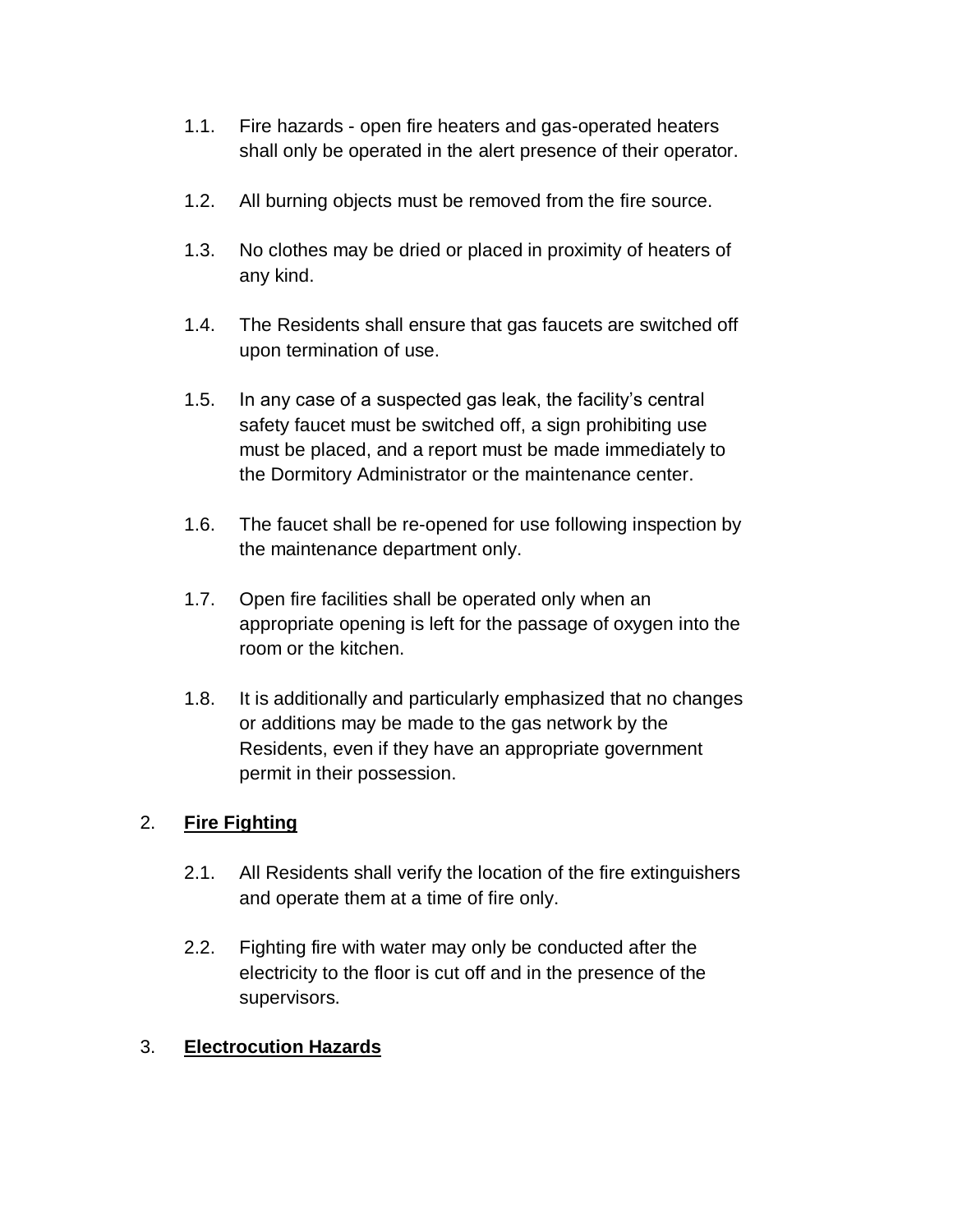- 3.1. The electric system may not be used in the case that it includes exposed wires, broken or defective sockets or switches, faulty electrical equipment, and so on.
- 3.2. The Residents must report problems immediately to the maintenance headquarters.
- 3.3. It is additionally and particularly emphasized that no electric infrastructure may be changed or laid by the Residents, or by order of the Residents through an external body, even if they have an appropriate government permit in their possession.

## 4. **Hazard of Falling**

- 4.1. It is absolutely prohibited to climb onto the roofs of the buildings for any reason whatsoever, or to climb or to sit on the windowsills or in high places.
- 4.2. No windows, screens, or any part thereof may be dismantled.
- 4.3. Plants or any other articles shall not be placed on the window ledges on the outside or on the outside walls.

#### 5. **Escape Routes During Emergencies**

The Residents are requested to familiarize themselves with the residence building and the possible escape routes therefrom and with the firefighting equipment in the Dormitory. Advice may be obtained from the Dormitory Administrator.

#### 6. **Security**

A Resident must notify the security officer of the University or the Dormitory Administrator of any suspicious object or person found or seen in the Dormitories.

#### **Appendix of Recommendations**